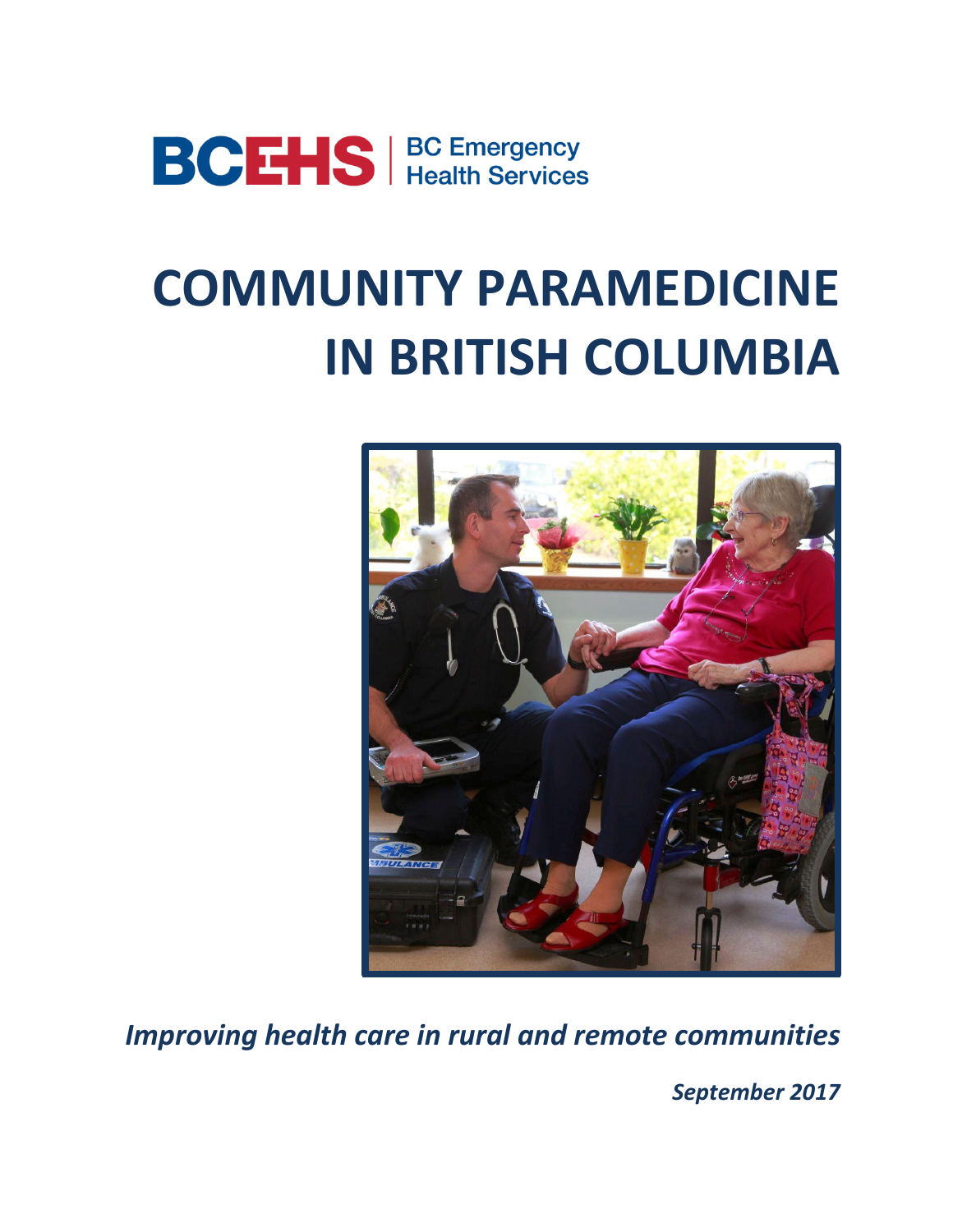# **Table of Contents**

| Appendix B: Community Paramedicine Provincial Rollout Communities  10 |
|-----------------------------------------------------------------------|
|                                                                       |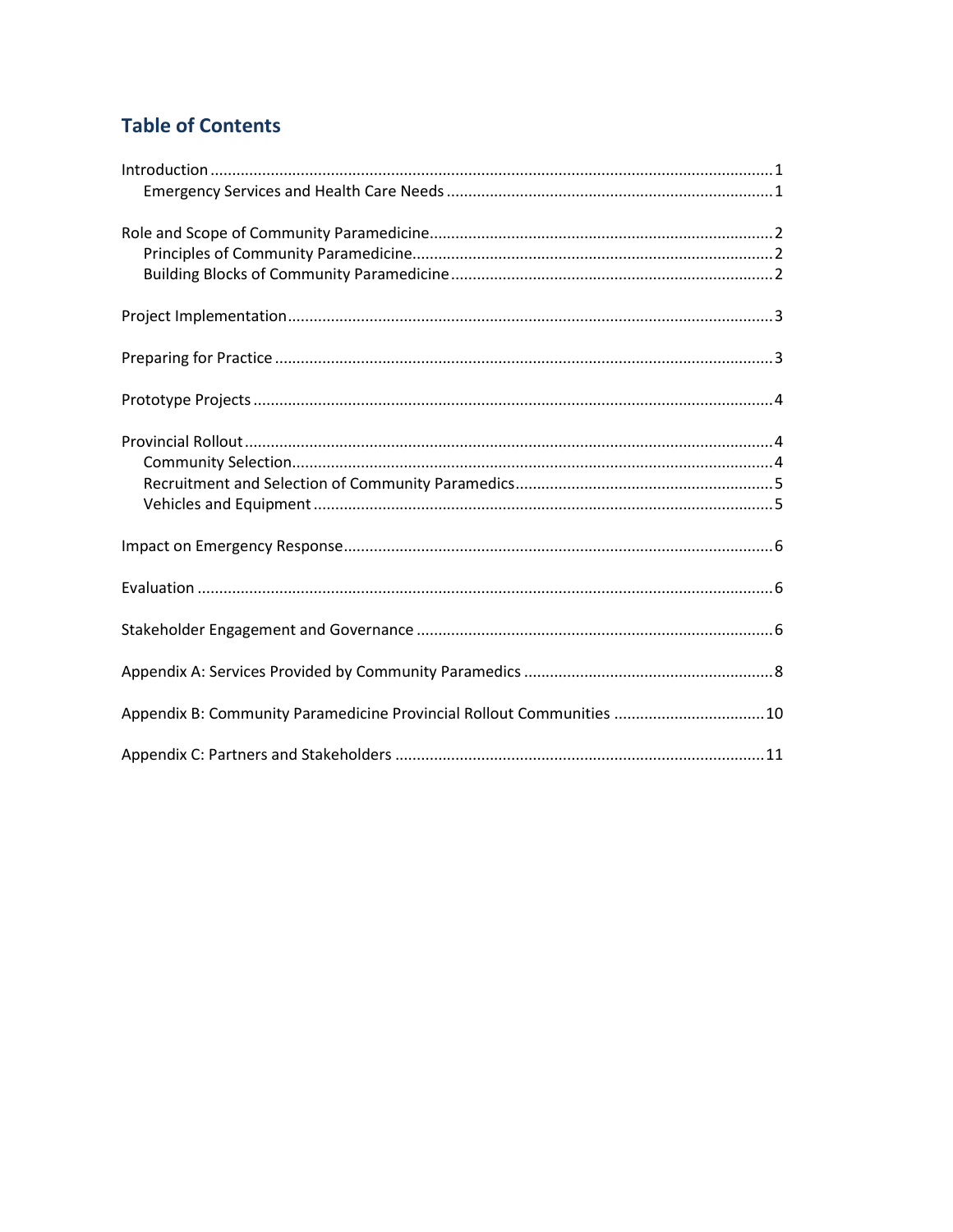## **Introduction**

British Columbia is improving access to health care in rural and remote communities through the Community Paramedicine Initiative and an expanded role for qualified paramedics.

Community paramedicine reflects a transformation in the practice of paramedicine from an emphasis on pre-hospital emergency care to a model that includes prevention, health promotion and primary health care.

In BC, the Community Paramedicine Initiative is being implemented by BC Emergency Health Services (BCEHS) working in partnership with the Ministry of Health, regional health authorities, the Ambulance



Paramedics of British Columbia (Local 873), the First Nations Health Authority, and others. It is the first program of its kind in Canada to be introduced province wide.

The objectives of the initiative are to:

- 1. Help stabilize paramedic staffing in rural and remote communities
- 2. Bridge health service delivery gaps in the community, identified in collaboration with local primary care teams.

Community paramedicine is integrated with other elements of the health care delivery system, with paramedics becoming part of a community-based team of health service providers.

### **Emergency Services and Health Care Needs**

The Community Paramedicine Initiative addresses two challenges facing rural and remote communities in BC: recruiting and retaining paramedics, and accessing health care due to both the distance to the nearest health care facility and the shortage of health care professionals.

Paramedic staffing levels in British Columbia are driven primarily by call volumes. As a result, paramedic services in rural and remote communities may be compromised because smaller populations often mean lower call volumes. This initiative is an opportunity to increase and stabilize staffing with community paramedics who may choose to take on additional shifts in emergency response.

The population health status of people living in BC's rural and remote communities is lower than that of their urban counterparts. Contributing factors are older populations with chronic health conditions, and potential delays in accessing the health care system that may lead to greater acuity and complications.

In addition, BC is home to the second largest Aboriginal population in Canada, with the most significant population in northern BC. The health status of First Nations communities is among the lowest in BC and Canada, and existing cultural barriers further reduce access to health services.

Other jurisdictions in Canada that have implemented community paramedicine in rural and remote communities have reduced the demand for acute care services, and have been able to support people to continue to live safely and independently in their homes and communities.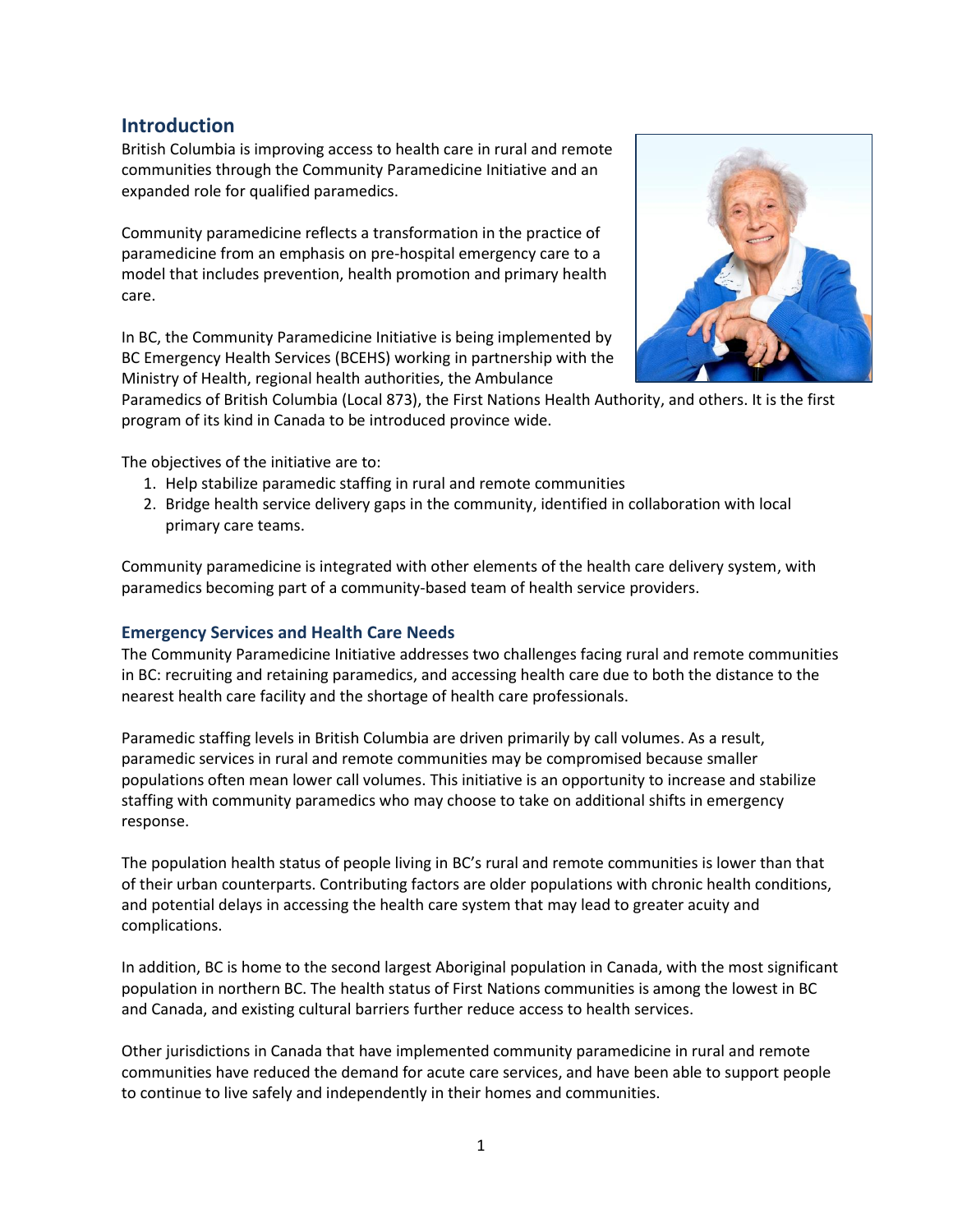## **Role and Scope of Community Paramedicine**

Community paramedicine applies paramedic skills and training in a variety of community-based settings, including patients' homes and local clinics.

BC's initiative is being implemented within the existing regulatory framework and scope of practice. However, it means an enhanced role for qualified community paramedics applying their scope of practice in settings and contexts that are different from those for which they were originally trained.

### **Principles of Community Paramedicine**

- $\circ$  Community paramedics are BCEHS employees and will work collaboratively with local health care providers.
- $\circ$  BCEHS will assign an appropriate community paramedic to collaborate with the local health care providers and carry out the services requested.
- o Patients will be referred by their physicians, discharge nurses or other community health care providers, following a referral process established in partnership with regional health authority partners.
- $\circ$  Community paramedics will practice under the direction of a care plan from an appropriate health care provider.
- o Medical oversight will involve a combination of high level oversight by BCEHS Medical Programs (orientation, assignment of appropriate services, approval of practice support tools) and direct medical oversight provided by primary health care provider for the specific patient being cared for by the community paramedic.

#### **Building Blocks of Community Paramedicine**

Community paramedics are participating in the following activities:

*Community Outreach & Awareness:* Getting to know the local community and neighbouring First Nations communities, and helping them understand how community paramedicine can improve access to health care, is a priority. Community paramedics work with local health care providers to identify service gaps and ways of improving the health of residents, particularly older residents with chronic conditions.

*Health Promotion:* Encouraging patients to take responsibility for managing their own care and treatment – where safe and appropriate to do so – is an important step in improving health outcomes. This is a role community paramedics can readily assume, along with providing seminars on cardiopulmonary resuscitation (CPR) and using an automated external defibrillator (AED).

*Wellness Clinics:* Many communities host wellness clinics and/or medical check-ins for patients with specific health issues such as diabetes. By participating at these events, community paramedics can take on some of the services that allow others – doctors, nurses, nutritionists – to spend even more time with their patients.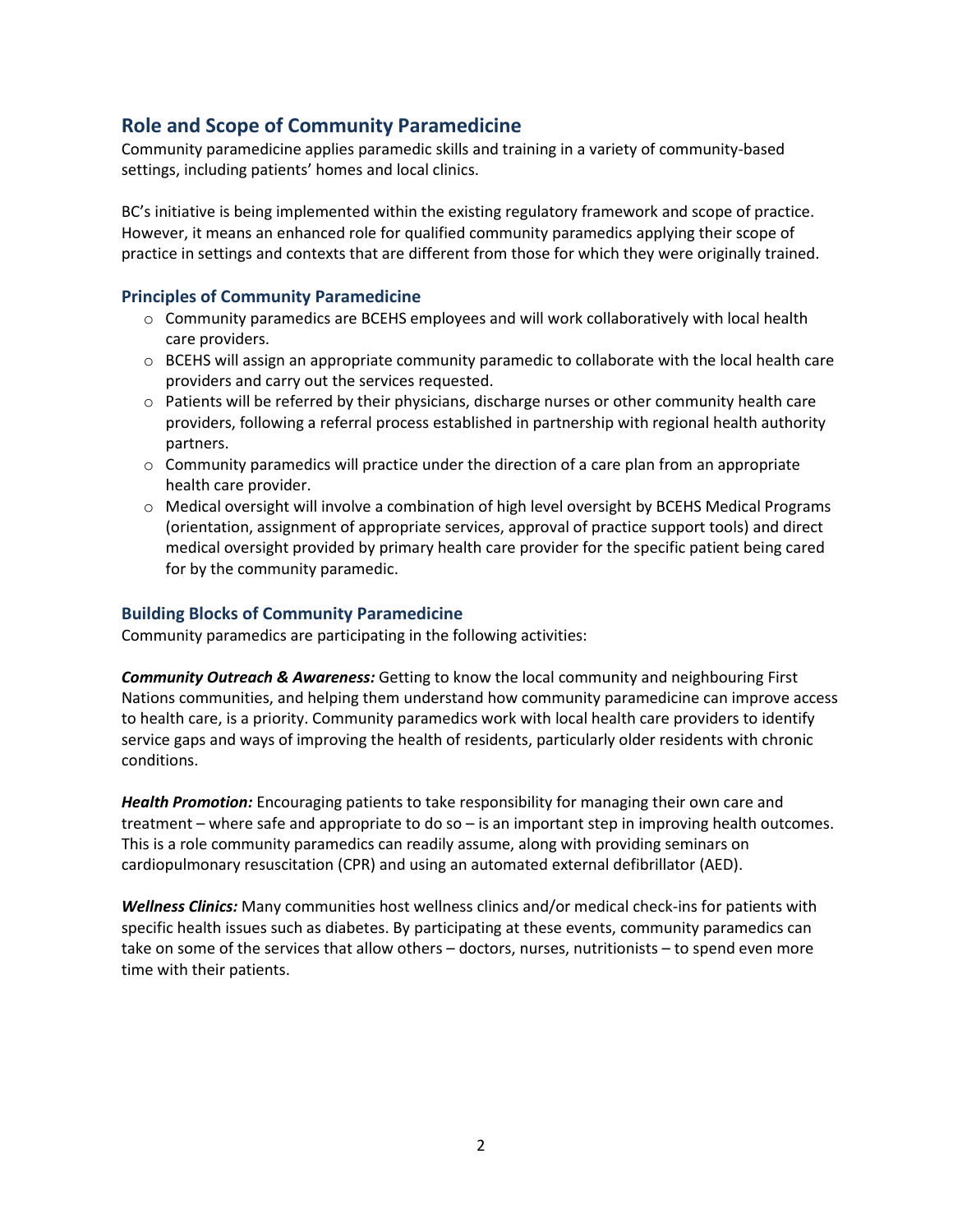*Wellness Checks:* Older people living on their own, often with little or no support, may need someone to check in occasionally to see how they're doing. Regular visits from a community paramedic can help these patients safely live longer in their homes, reduce their reliance on medically unnecessary 911 calls, and help ensure they stay connected with their primary care physician. These patients are those



impacted by chronic disease, specifically heart failure, chronic obstructive pulmonary disease (COPD) and diabetes. Patients are referred by their doctor or other community health care provider, with the service provided at no cost to the patient.

Services provided during Wellness Checks may range from measuring vital signs against criteria established by the primary care physician, to services that may be delegated acts from other health care providers and are within the community paramedic's scope of practice.

Services such as chronic disease monitoring, falls assessments and health system navigation can be provided based on the current scope of practice of paramedics, as can support services such as assistance with mobility, oxygen equipment and inhaled respiratory devices.

Additional services may be added as patient need is identified and in collaboration with the health authorities. See Appendix A: Services Provided by Community Paramedics.

## **Project Implementation**

The project plan calls for a phased implementation approach:

- Preparing for Practice: Ensure the completion of foundational initiatives necessary for the provincial rollout.
- Prototype Projects: Build on the competencies and skill sets of existing paramedics by introducing community paramedicine in nine prototype communities in Northern, Interior and Island Health.
- Provincial Rollout: Expand the program initially to 76 rural and remote communities, including the prototype communities, based on lessons learned from the prototype projects. The majority of the full-time equivalent (FTE) community paramedicine positions were allocated in this phase.
- Optimization: Allocate the balance of the FTE community paramedicine positions.
- Sustainment: Plan for the transition of community paramedicine into an integrated service of BCEHS Operations.

## **Preparing for Practice**

A number of foundational initiatives have been put in place to ensure that community paramedicine can effectively be rolled out across BC as an integrated component of the health delivery system.

- Regulatory change was achieved through a Ministerial Order enabling community paramedics to provide services in a non-emergency context of practice.
- A 14-week orientation program was designed in collaboration with the Justice Institute of BC (JIBC) utilizing current BCEHS paramedic training curriculum, subject matter expert content, and adapted materials from the North Central Emergency Medical Services Institute. The program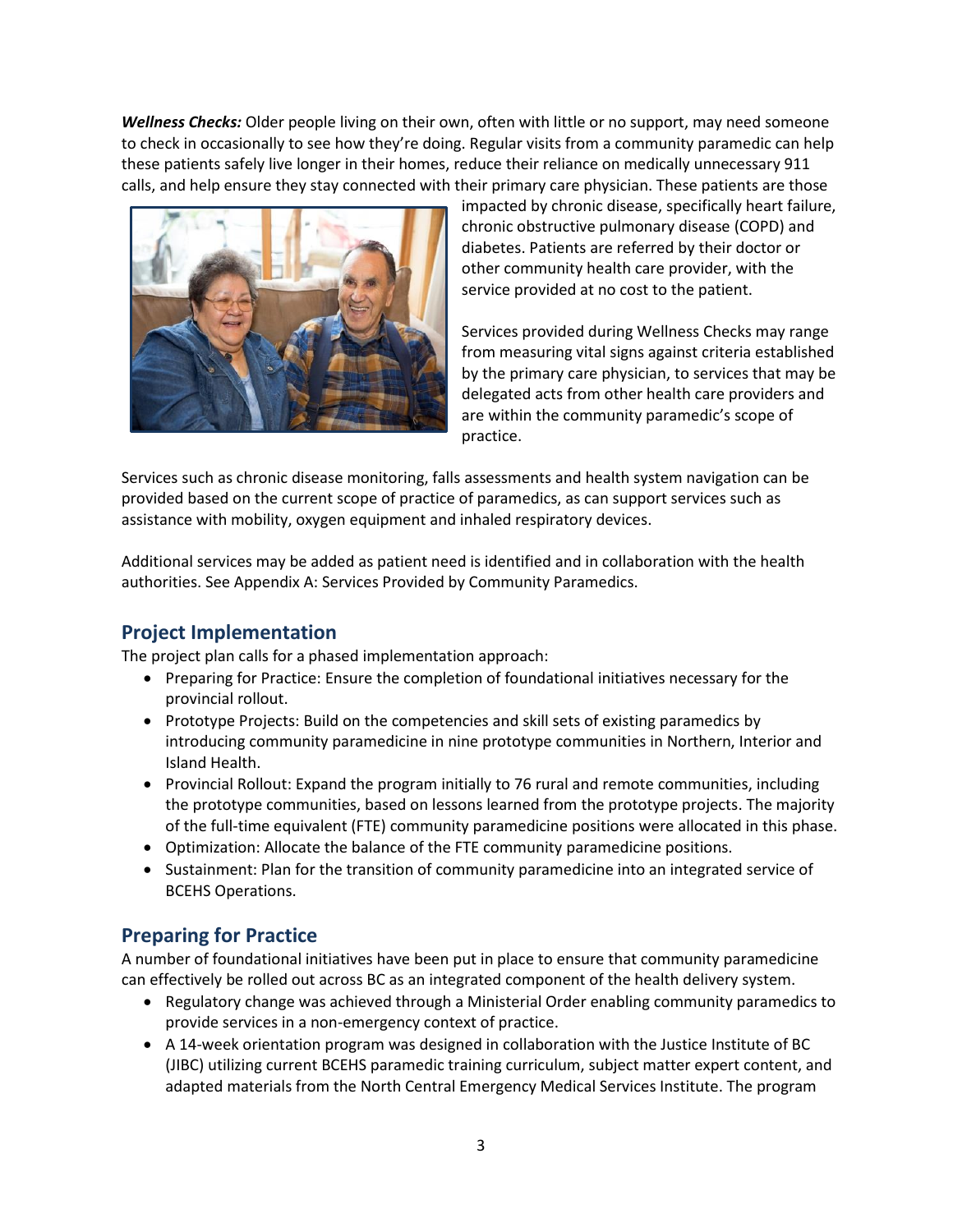helps community paramedics develop the competencies for applying their current scope of practice in a primary health care setting, and involves both online and in-person orientation.

- New policies, procedures and practice support tools specific to community paramedicine were developed and validated in collaboration with regional health authorities and participants in the prototype projects.
- A medical oversight model was developed to ensure appropriate clinical oversight of community paramedics, including practice support tools, reporting structure and authorization of services, and educational requirements.
- A Privacy Impact Assessment (PIA) was developed to address how community paramedics can access patient records and share clinical documentation with health authorities. The PIA provides a comprehensive assessment of privacy, security issues and risks related to information flow, access and disclosure, as well as record storage, policies and processes.
- Because community paramedicine is a new program involving working alone in patients' homes, a WorkSafeBC Violence Risk Assessment was conducted, and policies are now in place to support the safety of CPs.

## **Prototype Projects**

The prototype phase began in April 2015 and included nine rural communities: Chetwynd, Fort St. James and Hazelton in the North; Creston and Princeton in the Interior; and Cortes Island, Port Hardy, Tofino and Ucluelet on Vancouver Island. These communities were selected in partnership with the relevant health authority based on a combination of community need and a supportive level of BCEHS and health authority infrastructure to ensure a successful beginning.

A paramedic in each of these communities worked with BCEHS leadership and local health care providers to define the scope of services required and develop a local service plan. They were also responsible for community outreach and awareness, health promotion, wellness clinics and wellness checks in their communities. These prototype projects served as a learning ground for developing, testing, and refining the processes and practices to support the subsequent provincial rollout stage.

## **Provincial Rollout**

This phase began in April 2016 with the announcement of the first 76 rural and remote communities selected to have the services of community paramedics, including the prototype communities.

#### **Community Selection**

The selection model looked at communities defined as rural, small rural, or remote in the Ministry of Health's *Rural Health Services in BC: A Policy Framework to Provide a System of Quality Care*, and that are served by an ambulance station. The next consideration was those stations with on-call staff only and therefore in the greatest need for a more stabilized paramedic presence.

The selection model was reviewed and endorsed by the Provincial Advisory Committee; executive leads for Northern, Interior and Island Health; the Ministry of Health's Standing Committee on Health Services & Population; Ambulance Paramedics of BC (Local 873); and the First Nations Health Authority.

BCEHS is working with the regional health authorities and other stakeholders to identify communities to be considered for the optimization phase that will fill the balance of community paramedic positions. The optimization phase will be completed by March 31, 2018.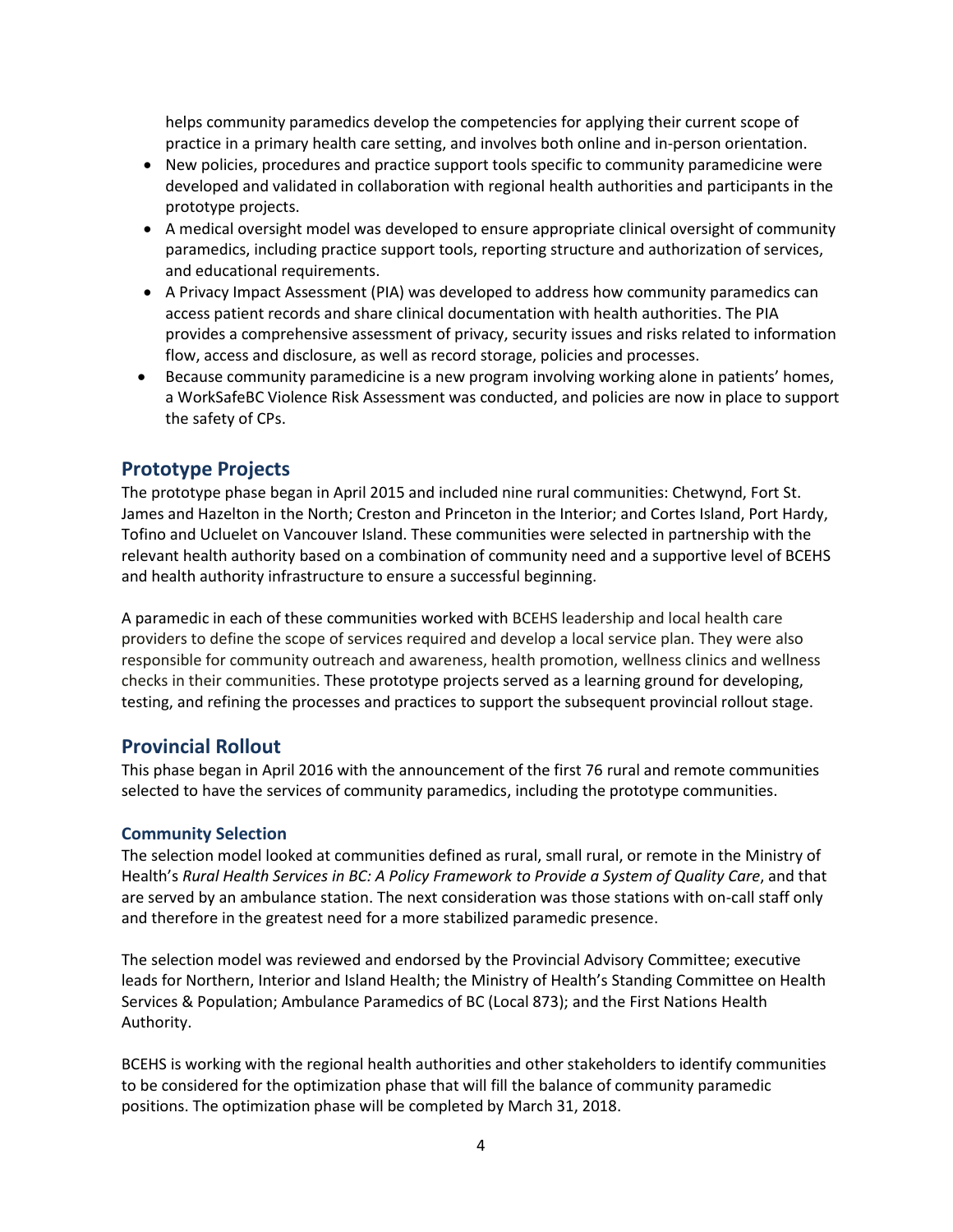For a list of the selected communities, see Appendix B: Community Paramedicine Provincial Rollout Communities.

#### **Recruitment and Selection of Community Paramedics**

The community paramedic role is best suited to qualified paramedics who want to live and work in rural and remote communities, enjoy working with patients in their homes, and have both the aptitude and interest in developing the relationships necessary with their patients as well as with the local care team.

The selection process is being carried out within the parameters of the Collective Agreement between the Ambulance Paramedics of BC (CUPE 873) and BCEHS. All applicants must hold at least a Primary Care Paramedic (PCP) license with an IV endorsement to ensure they have the training and experience to perform the basic tasks of a community paramedic. Priority is given to those currently residing in or attached to the communities where they are applying.

Community paramedicine positions are being deployed in three phases and across five regional health authorities.

| <b>Health Authority</b> | <b>Communities</b> | #FTEs         | # Regular            | <b>Scheduled</b>  | Working in the   |
|-------------------------|--------------------|---------------|----------------------|-------------------|------------------|
|                         |                    | <b>Posted</b> | <b>Part-Time CPs</b> | <b>Hire Date</b>  | <b>Community</b> |
| Prototype               | 9                  | 7.95          | 15                   | <b>July 2016</b>  | October 2016     |
| Northern                | 16                 | 11.94         | 22                   | August 2016       | November 2016    |
| Interior                | 17                 | 12.61         | 23                   | February 2017     | May 2017         |
|                         | 12                 | 8.62          | 16                   | <b>July 2017</b>  | October 2017     |
| Island                  | 15                 | 11.27         | 21                   | September 2017    | December 2017    |
| Vancouver Coastal       | 6                  | 4.24          | 8                    | September 2017    | December 2017    |
| Fraser                  | 1                  | 0.53          |                      | September 2017    | December 2017    |
| Sub-total               | 76                 | 57.16         | 106                  |                   |                  |
| Optimization            | <b>TBD</b>         | 22.84         | <b>TBD</b>           | January 2018      | April 2018       |
|                         |                    |               |                      | <b>March 2018</b> | <b>July 2018</b> |
| <b>TOTAL</b>            | <b>TBD</b>         | 80.00         | <b>TBD</b>           |                   |                  |

#### **Vehicles and Equipment**

Community paramedicine vehicles are non-transport vehicles outfitted with communications equipment to enable crossover for emergency response use. The vehicles are assigned to stations, not the individual community paramedic.

In some communities, existing ambulances may be used for both emergency and community paramedicine purposes. This is determined on a community-specific needs analysis.

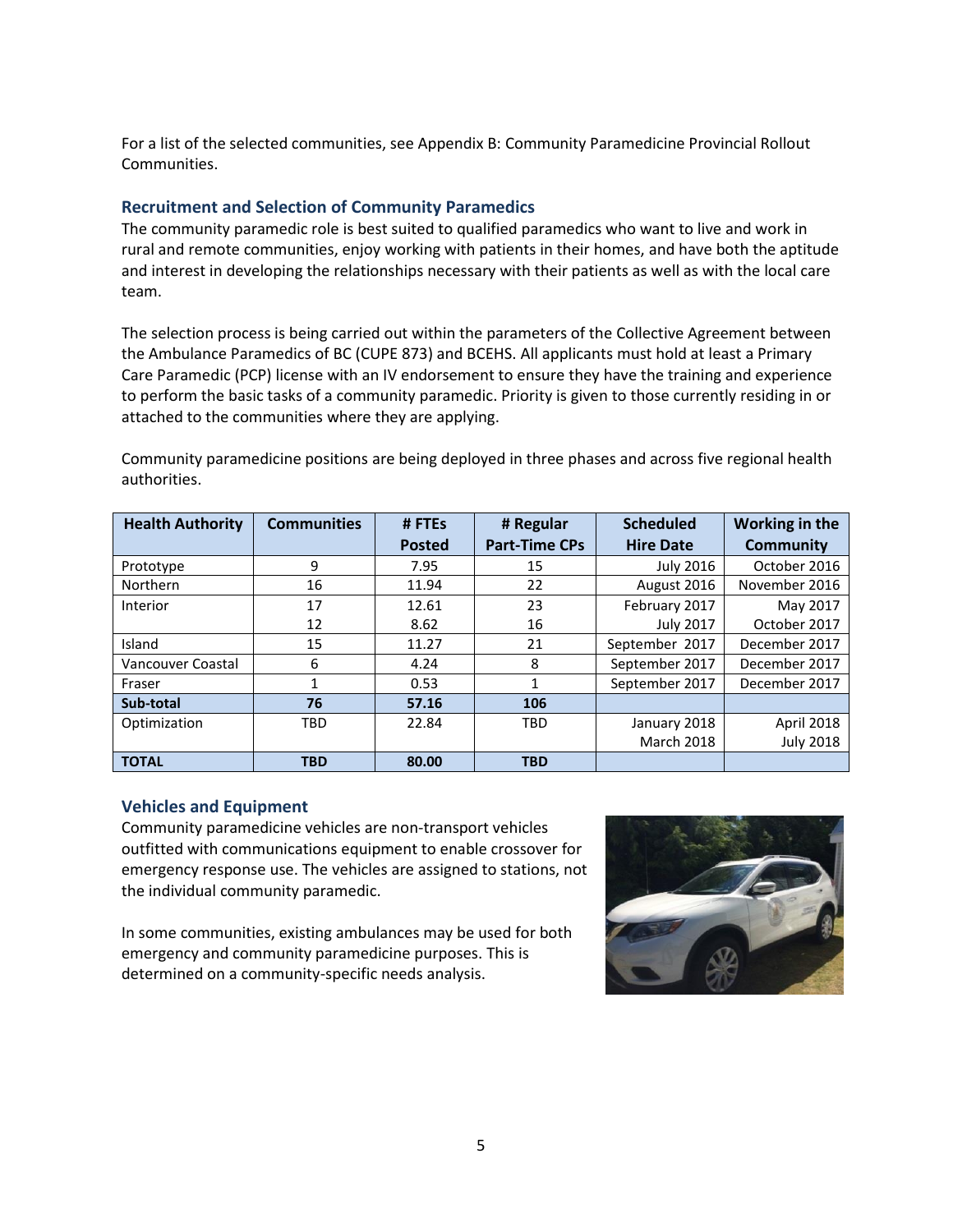## **Impact on Emergency Response**

A key objective of community paramedicine is to provide a more stabilized paramedic presence for emergency response.

All CPs are trained as BCEHS emergency care paramedics. Because community paramedicine positions are regular part-time positions, the CPs are available the balance of the week to take on additional shifts in emergency response if they choose to do so. In communities with two regular part-time CPs, the CPs will be seeing patients on alternating days, and therefore one of them will be available to cover ambulance shifts when the other is working as a CP.

While on duty as a community paramedic, the CP will not be dispatched to an emergency response. However, if there is a significant incident and the CP is the nearest responder, they will be contacted by dispatch and, if they determine it is safe to leave their patient, will attend at the scene thereby improving the response time for significant incidents.



BCEHS protocols allow for CPs – while on duty as CPs – to respond to emergencies they come across while driving to and from scheduled patients' visits.

## **Evaluation**

An evaluation of the Community Paramedicine Initiative is underway to measure and assess outcomes and inform real-time quality improvements. An interim evaluation report will be delivered by the end of 2017, with a final evaluation report planned for April 1, 2019.

Key performance indicators are:

- Community paramedicine services provided
- Access to community paramedicine services
- Community paramedic staffing is adequate (i.e. available) for services requested
- Emergency department visits (pre/post the initiative) by patients
- Hospitalizations (pre/post the initiative) by patients

### **Stakeholder Engagement and Governance**

The success of the Community Paramedicine Initiative ultimately depends on the ongoing support of project sponsors and partner stakeholders. They are actively involved in all phases of implementation through the following:

 *Provincial Advisory Committee:* Facilitates integration of community paramedicine into the health delivery system, a critical component to enabling community paramedics to work in collaboration with local health care providers to bridge any gaps identified in a patient's health care plan. PAC reports to the PHSA/BCEHS Senior Leadership Committee, and is responsible for the activities of the Professional Practice Advisory Committee and the Evaluation Advisory Committee.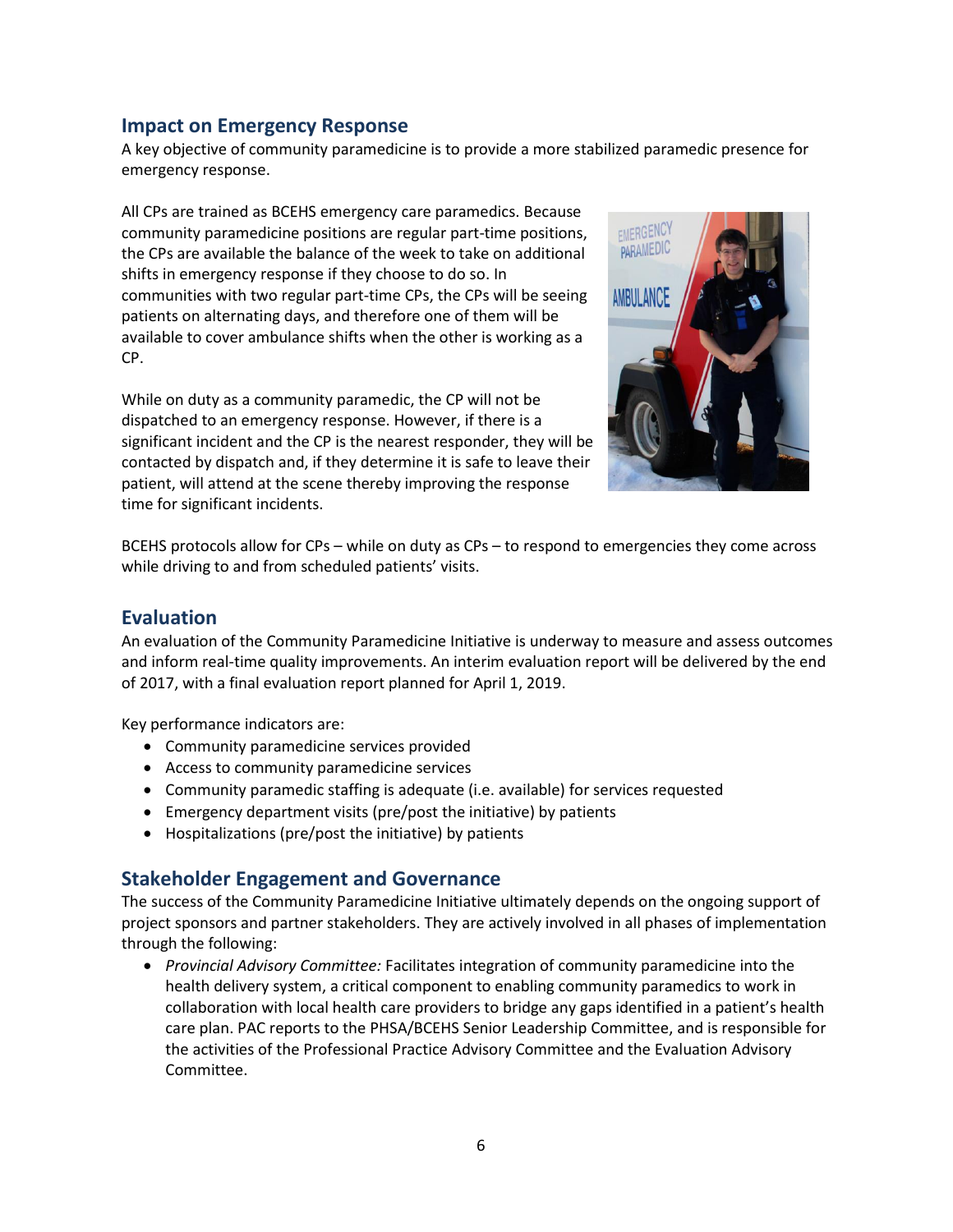- *Professional Practice Advisory Committee:* Provides input, feedback and suggestions with respect to the practical and clinical implementation and integration of community paramedicine into the health care system.
- *Evaluation Advisory Committee:* Ensures the evaluation framework and corresponding datarelated efforts are designed to answer the high-level questions identified.
- *Regional Steering Committees:* Established in each of the regional health authorities with the mandate of implementing the Community Paramedicine Initiative within the local communities.

Logos for project sponsors and partner stakeholders are shown in Appendix C.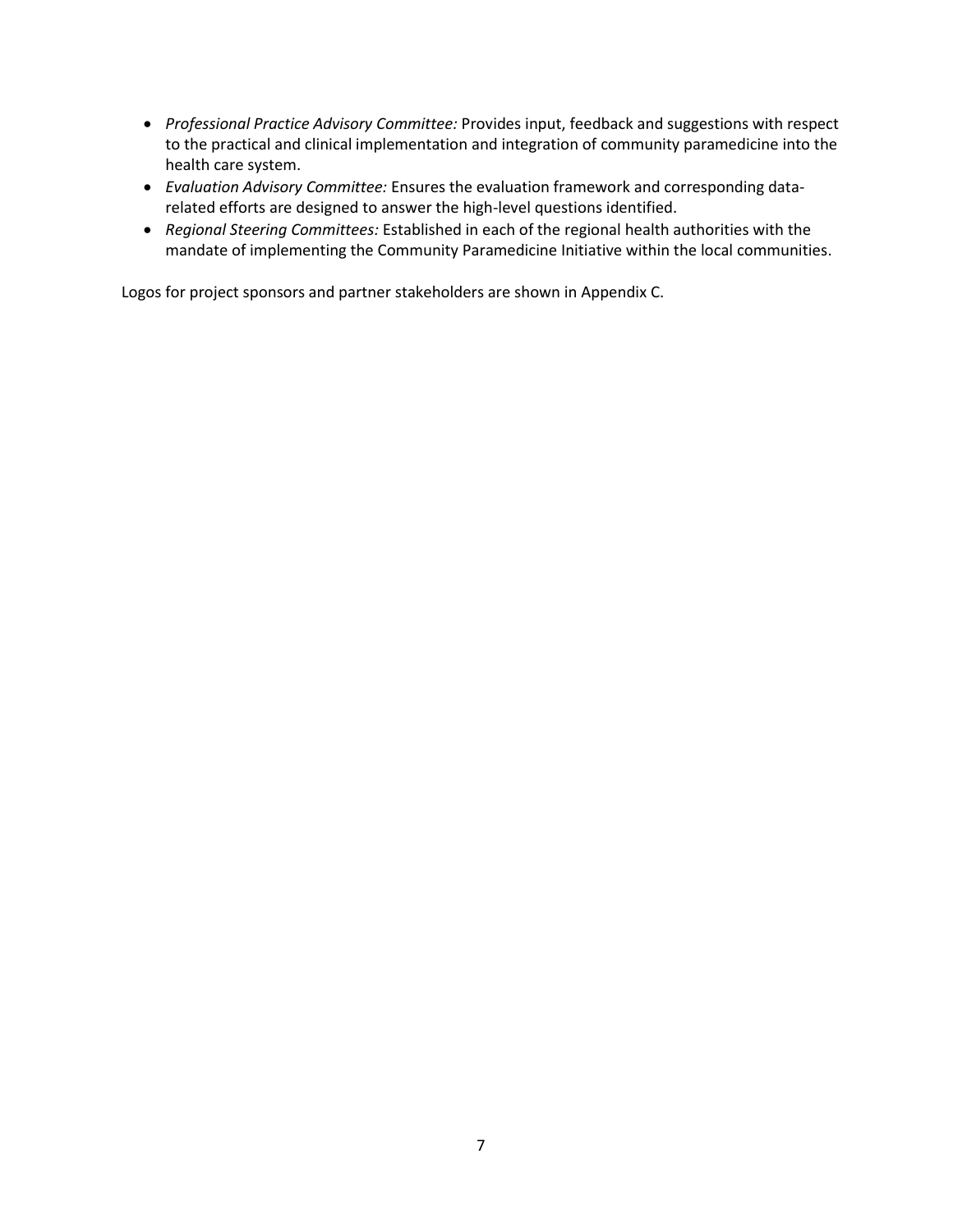# **Appendix A: Services Provided by Community Paramedics**

| Appendix A: Services Provided by Community Paramedics<br>Level One - CP                                                                                                                                                                                                                                                                                                                                          |  |  |  |  |  |
|------------------------------------------------------------------------------------------------------------------------------------------------------------------------------------------------------------------------------------------------------------------------------------------------------------------------------------------------------------------------------------------------------------------|--|--|--|--|--|
| Assistance with mobility and activity:<br>$\bullet$                                                                                                                                                                                                                                                                                                                                                              |  |  |  |  |  |
| Screening tool (NHA general assessment tool) to assess patient's ability to move about home to<br>$\circ$<br>do simple daily tasks (such as bathing/showering, hygiene, dressing, toilet use), mobility, memory<br>and daily decision-making. Assess and document whether task was completed independently or<br>with assistance.                                                                                |  |  |  |  |  |
| o Recommendations for Care Plan.                                                                                                                                                                                                                                                                                                                                                                                 |  |  |  |  |  |
| Assistance with oxygen equipment:<br>Check tank volume levels, litre flow rate (ensuring it is set as per care team treatment plan).<br>$\circ$<br>Check delivery equipment is in good working order (tubing is in good condition and is routed<br>$\circ$<br>correctly throughout client's residence).<br>Discuss 0 <sup>2</sup> hazards in the home and proper storage and usage around open flame.<br>$\circ$ |  |  |  |  |  |
| Outpatient checklist.<br>$\circ$                                                                                                                                                                                                                                                                                                                                                                                 |  |  |  |  |  |
| Assistance with administration of inhaled respiratory devices:<br>Review the patient's current delivery devices and ensure the patient is using each device as per<br>$\circ$<br>recommended use. (Check for missing parts or modifications.)<br>Report back to care team on any issues with compliance.<br>$\circ$                                                                                              |  |  |  |  |  |
| Measure vitals against set criteria (measure and document reading):                                                                                                                                                                                                                                                                                                                                              |  |  |  |  |  |
| <b>Blood pressure</b><br>$\circ$<br>Heart rate<br>$\circ$<br>Blood glucose monitoring<br>$\circ$                                                                                                                                                                                                                                                                                                                 |  |  |  |  |  |
| Gastro-intestinal symptoms (e.g. bowel movements)<br>$\circ$<br>Skin assessment (e.g. regular, irregular, jaundice, pale, cyanotic, flushed, mottled, diaphoretic,<br>$\circ$<br>hot, cold, lividity)                                                                                                                                                                                                            |  |  |  |  |  |
| Basic neurological assessment (e.g. normal or abnormal gait, facial droop, seizures, slurred<br>$\circ$<br>speech, tremors, left side weakness, right side weakness.                                                                                                                                                                                                                                             |  |  |  |  |  |
| High-level medications compliance/safety assessment:                                                                                                                                                                                                                                                                                                                                                             |  |  |  |  |  |
| o General medication count.                                                                                                                                                                                                                                                                                                                                                                                      |  |  |  |  |  |
| o Report all medication concerns back to the care team.                                                                                                                                                                                                                                                                                                                                                          |  |  |  |  |  |
| Fall assessment<br>o Assess home environment to optimize patient safety, identify risk factors for falls, and develop<br>strategies to increase safe mobility in the home.                                                                                                                                                                                                                                       |  |  |  |  |  |
| Support for group medical assessments and/or education.                                                                                                                                                                                                                                                                                                                                                          |  |  |  |  |  |
| Support discharge planning from hospital care.                                                                                                                                                                                                                                                                                                                                                                   |  |  |  |  |  |
| Infection prevention and control - hand hygiene protocols.                                                                                                                                                                                                                                                                                                                                                       |  |  |  |  |  |
| Health system navigation<br>Provide information on how to access additional services available through the health system.<br>$\circ$                                                                                                                                                                                                                                                                             |  |  |  |  |  |
|                                                                                                                                                                                                                                                                                                                                                                                                                  |  |  |  |  |  |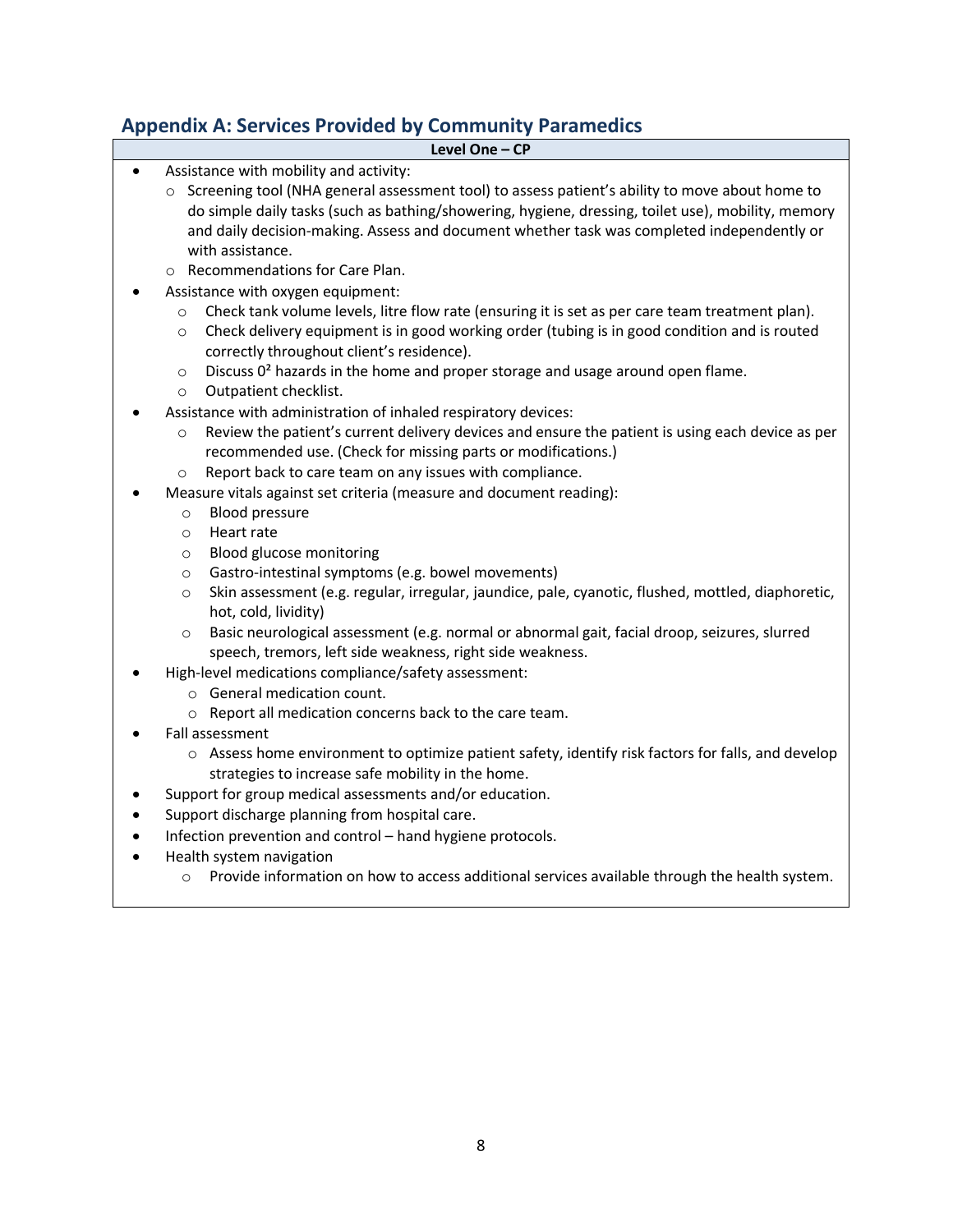**Level Two (Phase Two) – CP (Advanced)** Chronic disease monitoring Oxygen administration • IV therapy • Blood glucose monitoring

Advanced monitoring methods (e.g. spirometer).

Immunization

Antibiotic administration

Lab specimen collection

Suture removal

Health and safety teaching

#### **Level Three (Phase Three) – CP (Advanced)**

Chronic disease management

- Post-stroke assessment
- Post-discharge monitoring
- Monitoring patient condition
- Assessing pain level

Catheter and colostomy care

Assess, treat, refer (release)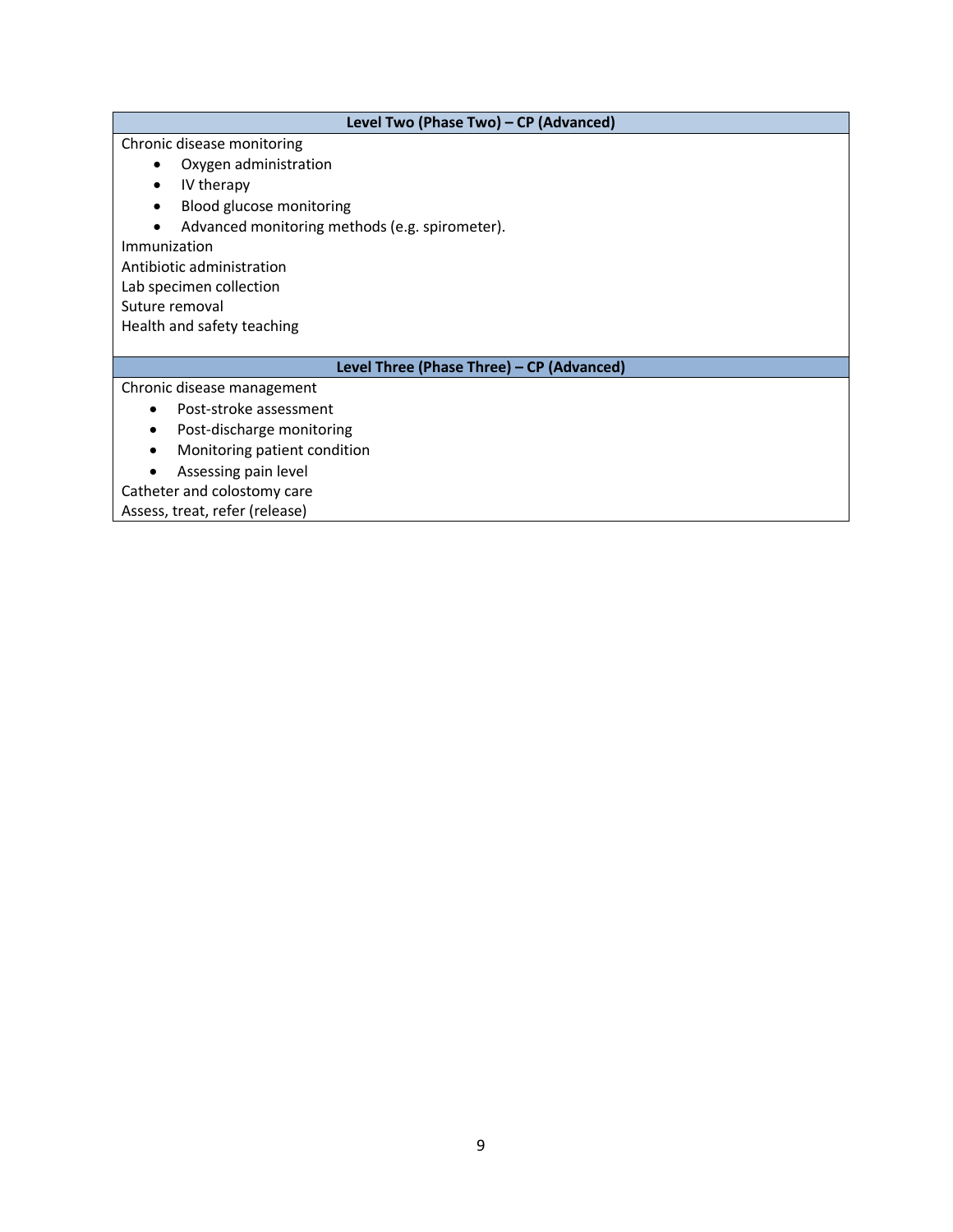## **Appendix B: Community Paramedicine Provincial Rollout Communities**

### **Island Health**

- 1. Alert Bay (Cormorant Island)
- 2. Cortes Island \*
- 3. Denman Island (incl. Hornby Island)
- 4. Gabriola Island
- 5. Galiano Island
- 6. Gold River
- 7. Mayne Island
- 8. Pender Island
- 9. Port Alice
- 10. Port Hardy \*
- 11. Port Renfrew
- 12. Port McNeill
- 13. Quadra Island
- 14. Sayward
- 15. Sointula
- 16. Tahsis
- 17. Tofino \*
- 18. Ucluelet \*
- 19. Zeballos

#### **Northern Health**

- 1. Atlin
- 2. Chetwynd \*
- 3. Dease Lake
- 4. Fraser Lake
- 5. Fort St. James \*
- 6. Granisle
- 7. Hazelton \*
- 8. Houston
- 9. Hudson's Hope
- 10. Mackenzie
- 11. Masset
- 12. McBride
- 13. Queen Charlotte Village
- 14. Kitwanga
- 15. Southside
- 16. Stewart
- 17. Tumbler Ridge
- 18. Valemount
- 19. Wells

\*Indicates a prototype community

#### **Interior Health**

- 1. Alexis Creek
- 2. Anahim Lake
- 3. Blue River
- 4. Clearwater
- 5. Clinton
- 6. Creston \*
- 7. Edgewood
- 8. Elkford
- 9. Field
- 10. Fruitvale
- 11. Gold Bridge
- 12. Golden
- 13. Greenwood
- 14. Kaslo
- 15. Keremeos
- 16. Lillooet
- 17. Logan Lake
- 18. Lumby
- 19. Lytton
- 20. Midway
- 21. Nakusp
- 22. New Denver
- 23. Princeton \*
- 24. Revelstoke
- 25. Riondel
- 26. Rossland
- 27. Salmo
- 28. Seton Portage
- 29. Sicamous
- 30. Sparwood
- 31. Winlaw

#### **Fraser Health**

1. Boston Bar

#### **Vancouver Coastal Health**

- 1. Bella Bella
- 2. Bella Coola
- 3. Bowen Island
- 4. Madeira Park
- 5. Pemberton
- 6. Texada Island